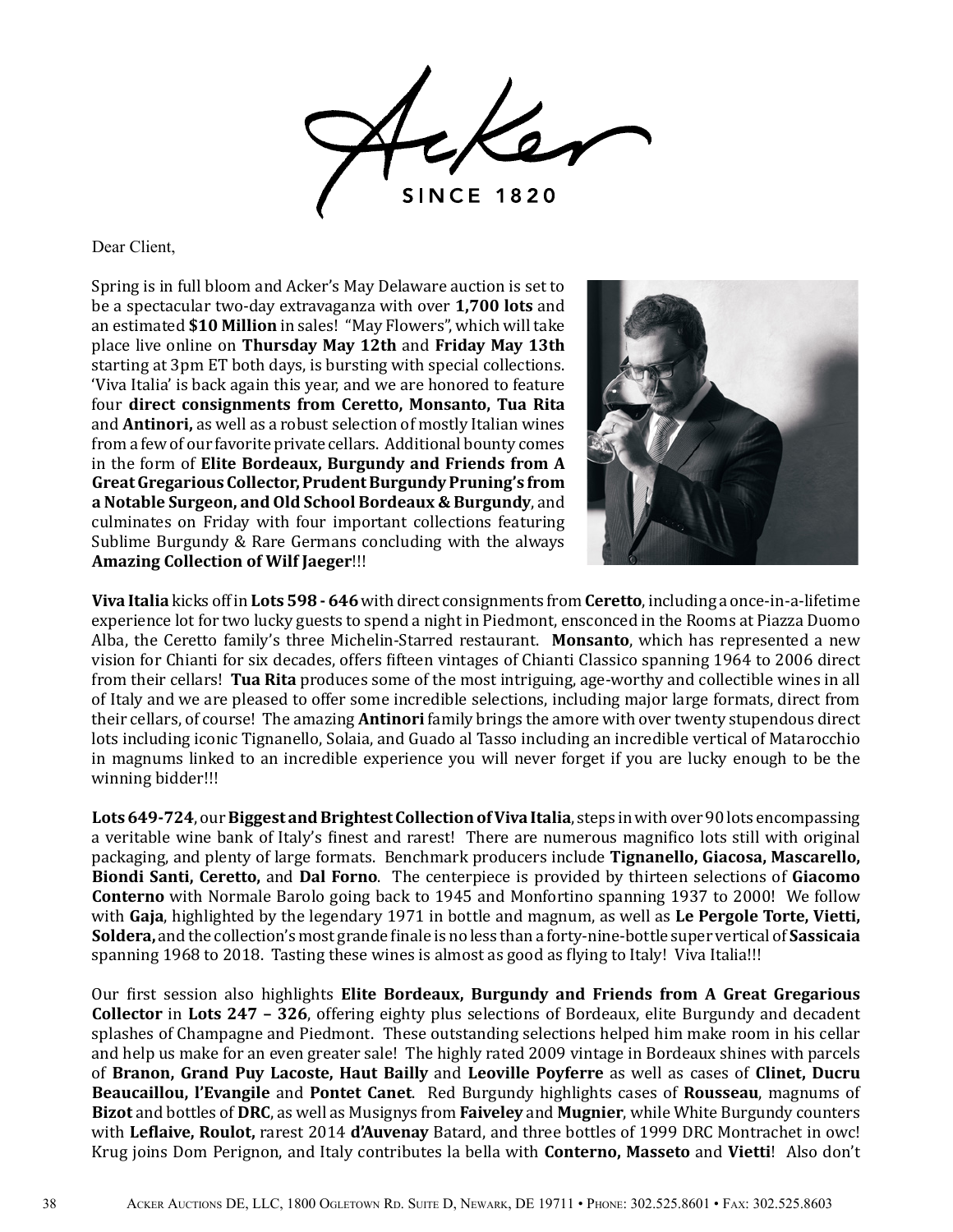**SINCE 1820** 

miss **Lot 404**, an extremely rare, original cardboard box of 2000 **Roumier** Musigny purchased upon release. Only approximately 400 bottles were made, and the lucky winning bidder will own 12 of them!

We continue with over 100 lots of Burgundy, including 75 selections of Red coupled with 25 of White, in **Lots 423-519, Prudent Burgundy Pruning's from a Notable Surgeon**. This recently retired top surgeon has been collecting predominantly Burgundy for thirty-five years! A member of the Chevaliers du Tastevin, he has been to Burgundy on numerous occasions including three times with the one and only Martine Saunier. Highlights include **Anne Gros** Richebourg back to 2010, **Rousseau**, led by 2002 Chambertin, Vogue, crowned by a full case of 2002 Musigny, and **Comte Liger-Belair** with dueling 2009 Vosne Romanees from Reignots and Petit Monts! **Dujac, Rouget, Roumier,** and **D'Auvenay** are on the block, as well as nearly two dozen dazzling selections of Domaine Leroy!!! The red carpet of outstanding Red Burgundy continues to roll with 1993 **DRC** La Tache, 2009 **Mugnier** Musigny and 2017 **Meo-Camuzet** Richebourg. White Burgundy revels in its own vinous wonderland inclusive of **Coche-Dury, Vogue, Leflaive, Pierre-Yves Colin Morey,** and nine lots of **Ramonet** including four vintages of Montrachet back to 1982!!! All wines were purchased upon release, many even directly from the Domaines!

We're going **Old School** in our second session, in **Lots 959-1056**, which feature wines from a friend of the house for almost fifteen years who recently celebrated his 86th birthday! He has traveled the world many times over and lived in many countries during his prosperous life. His wine collection is more than prosperous, and we are excited that he decided to share this spectacular selection of almost 100 lots with us! Grand old wines of yesteryear are crested by 1929 **Haut Brion**, 1955 **La Mission**, 1959 **Mouton,** 1945 **Lafite** and a 1966 Lafite Imperial that he has been holding on to for almost 25 years! Burgundy provides a rare OWC 2012 **Comte Liger-Belair** Golden Dragon Assortment as well as eleven selections of DRC highlighted by 1996, 1997 and 2001 Romanee Conti! It wouldn't be an "old school" offering without some Jayer, and 1996 and 1999 **Jayer** Cros Parantoux lead the way! Several vintages of DRC Montrachet pave the way for delicious White Burgundies from **Chartron** and **Juillot**, two of his pet producers whose wines he has been collecting for years. This amazing old school collection will keep giving pleasure for many years to come!

We finish day two majestically with four important collections in a row featuring **Sublime Burgundy & Rare Germans. Lots 1352-1368** come to us courtesy of a seasoned collector offering up **Margaux, Mouton,** and **Vogue** as well as ten tremendous lots of **Domaine de la Romanee Conti**. This extremely important collection includes a towering methuselah of 1999 Grands Echezeaux (!), five vintages of lovely La Tache in original wood six-packs (!!!!!) and tops it all off with a three-bottle original wood case of 2010 Romanee Conti!!! And everything was bought upon release! It's **As Good As It Gets** in **Lots 1369-1404,** presenting **Spectacular Burgundy**, as well as a toast of **Krug** and **Salon** Champagne. These stunning selections come from one of New York City's most important collectors, owned by a gentleman who has drunk the best of the best for the past 25 years right by my side. These three dozen lots are led by an original cardboard case of 2005 **Rousseau** Chambertin amongst several other Rousseau vintages in magnum format. There are eleven selections of DRC, featuring rare magnums of 2009 Echezeaux, a full case of 2010 Richebourg, 2006 Romanee Conti, and a Jeroboam of 2006 and 2009 La Tache in magnum owc!! **Fourrier** follows up with six lots of Clos St. Jacques and Griottes Chambertin before **Roumier** spreads its wings with a full case of 2006 Amoureuses (!) as well as extremely rare magnums of 2009 and 2014 Musigny (!!).